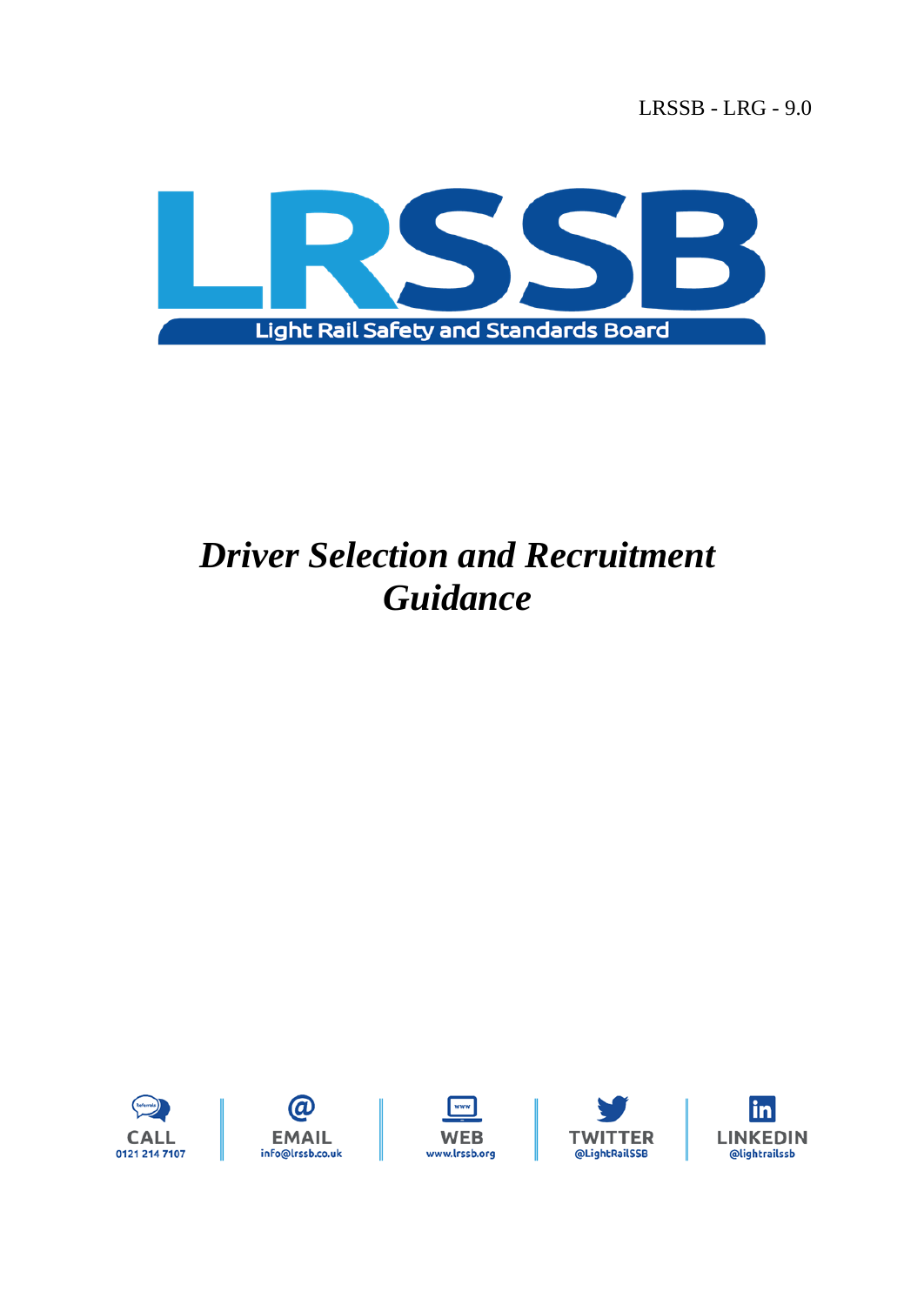

**LRSSB - LRG - 9.0** Issue 1 Revision 0 Date 06/01/2022

Page 1 of 17

| DRIVER SELECTION AND RECRUITMENT GUIDANCE<br>TITLE:                                                                                                                                                                                                                                                |                                   |                               |                               |  |                            |                        |                                         |
|----------------------------------------------------------------------------------------------------------------------------------------------------------------------------------------------------------------------------------------------------------------------------------------------------|-----------------------------------|-------------------------------|-------------------------------|--|----------------------------|------------------------|-----------------------------------------|
| <b>REF:</b>                                                                                                                                                                                                                                                                                        |                                   | LRG 9.0                       |                               |  |                            | <b>STATUS:</b>         | <b>FINAL</b>                            |
| <b>ISSUE:</b>                                                                                                                                                                                                                                                                                      | 01                                | <b>REVISION:</b><br>$\bf{00}$ |                               |  | DATE:                      |                        | 06/01/2022                              |
| DEPT:                                                                                                                                                                                                                                                                                              |                                   |                               | <b>LRSSB Safety Assurance</b> |  | DUE:                       | <b>REVIEW</b>          | 06/01/2023                              |
| <b>DOCUMENT OWNER:</b>                                                                                                                                                                                                                                                                             |                                   |                               |                               |  |                            | <b>DISTRIBUTION:</b>   |                                         |
| <b>LRSSB</b>                                                                                                                                                                                                                                                                                       |                                   |                               |                               |  |                            | <b>ALL UK TRAMWAYS</b> |                                         |
| <b>DESCRIPTION:</b>                                                                                                                                                                                                                                                                                |                                   |                               |                               |  |                            |                        |                                         |
| THIS DOCUMENT PROVIDES GUIDANCE ON THE SELECTION AND RECRUITMENT OF<br>DRIVERS OF LIGHT RAIL / TRAM VEHICLES                                                                                                                                                                                       |                                   |                               |                               |  |                            |                        |                                         |
| <b>PREPARED BY:</b>                                                                                                                                                                                                                                                                                |                                   |                               | <b>REVIEWED BY:</b>           |  |                            |                        | <b>AUTHORISED BY:</b>                   |
| <b>Steve Duckering</b>                                                                                                                                                                                                                                                                             | Mark Ashmore                      |                               |                               |  |                            | Carl Williams          |                                         |
| <b>LRSSB</b>                                                                                                                                                                                                                                                                                       |                                   |                               | <b>LRSSB</b>                  |  |                            |                        | <b>Chief Executive Officer LRSSB</b>    |
| <b>SOURCE / RELATED DOCUMENTS:</b>                                                                                                                                                                                                                                                                 |                                   |                               |                               |  |                            |                        |                                         |
| LRG 1.0 Tramway Principles and Guidance (TPG) (LRSSB)<br>LRG 11.0 Medical Fitness Guidance (LRSSB)<br>RIS - 3751-TOM Rail Industry Standard for Train Driver Selection Issue 3 March 2015 (RSSB)<br>GO/RT3451 Train Drivers - Suitability and Medical Fitness Requirements Issue 1 Dec 2016 (RSSB) |                                   |                               |                               |  |                            |                        |                                         |
| <b>RELATED TRAINING COURSES:</b>                                                                                                                                                                                                                                                                   |                                   |                               |                               |  |                            |                        | <b>RELATED LEGISLATION:</b>             |
| None                                                                                                                                                                                                                                                                                               |                                   |                               |                               |  |                            | <b>ROGS 2006</b>       | Health and Safety at Work Act etc. 1974 |
| <b>CHANGE NOTES:</b>                                                                                                                                                                                                                                                                               |                                   |                               |                               |  |                            |                        |                                         |
| Date of<br><i><b>Issue</b></i>                                                                                                                                                                                                                                                                     | <i><u><b>Issue</b></u></i><br>No. | <b>Revision</b><br>No.        | <b>Reviewer</b>               |  | <b>Details of Revision</b> |                        |                                         |
|                                                                                                                                                                                                                                                                                                    |                                   |                               |                               |  |                            |                        |                                         |
|                                                                                                                                                                                                                                                                                                    |                                   |                               |                               |  |                            |                        |                                         |
|                                                                                                                                                                                                                                                                                                    |                                   |                               |                               |  |                            |                        |                                         |
|                                                                                                                                                                                                                                                                                                    |                                   |                               |                               |  |                            |                        |                                         |
|                                                                                                                                                                                                                                                                                                    |                                   |                               |                               |  |                            |                        |                                         |
|                                                                                                                                                                                                                                                                                                    |                                   |                               |                               |  |                            |                        |                                         |
|                                                                                                                                                                                                                                                                                                    |                                   |                               |                               |  |                            |                        |                                         |
| <b>UNCONTROLLED WHEN PRINTED</b>                                                                                                                                                                                                                                                                   |                                   |                               |                               |  |                            |                        |                                         |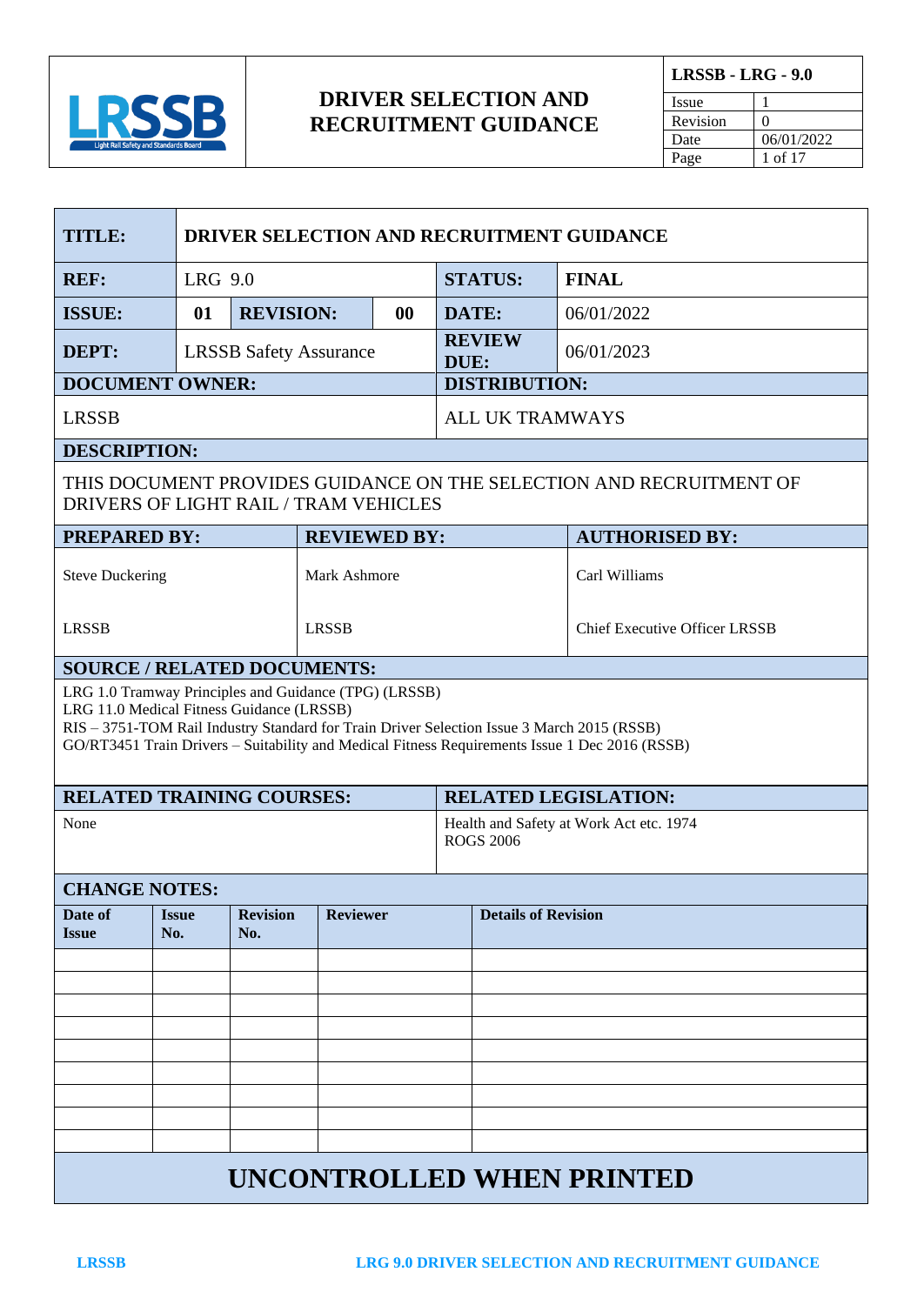

| <b>LRSSB - LRG - 9.0</b> |            |  |  |
|--------------------------|------------|--|--|
| <i>Issue</i>             |            |  |  |
| Revision                 | 0          |  |  |
| Date                     | 06/01/2022 |  |  |
| Page                     | 2 of 17    |  |  |

## **LRSSB**

## **DOCUMENT CODE: LRG 9.0**

## **DRIVER SELECTION AND RECRUITMENT GUIDANCE**

#### **CONTENTS**

| 1.                | <b>Introduction</b>                      |
|-------------------|------------------------------------------|
| 2.                | Scope                                    |
| 3.                | <b>Selection Criteria</b>                |
| 4.                | <b>Consideration of Physical Demands</b> |
| 5.                | <b>Aptitudes and Mental Abilities</b>    |
| 6.                | <b>Selection Process Overview</b>        |
| 7.                | <b>Advertising</b>                       |
| 8.                | <b>Initial Shortlisting</b>              |
| 9.                | <b>Psychometric Testing</b>              |
| 10.               | <b>Hazard Perception Tests</b>           |
| 11.               | <b>Interviews</b>                        |
| 12.               | <b>Medical</b>                           |
| 13.               | <b>References</b>                        |
| <b>Appendix 1</b> | <b>Psychological Assessments</b>         |
| <b>Tables</b>     |                                          |
| <b>Table A</b>    | Terms                                    |
| <b>Table B</b>    | <b>Abbreviations</b>                     |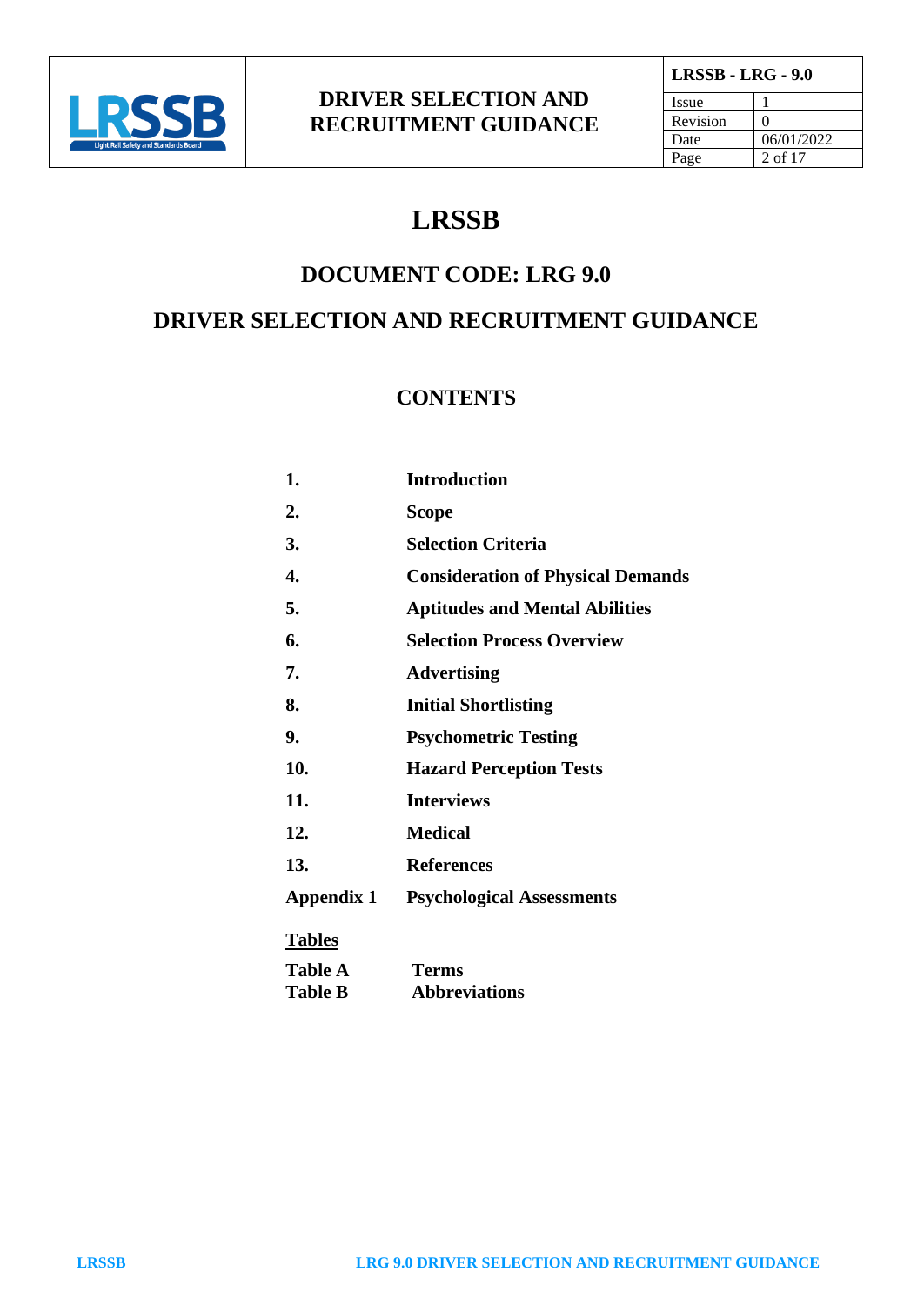

| <b>LRSSB - LRG - 9.0</b> |            |  |
|--------------------------|------------|--|
| Issue                    |            |  |
| Revision                 |            |  |
| Date                     | 06/01/2022 |  |
| Page                     | 3 of 17    |  |

#### **TERMS AND ABBREVIATIONS**

#### **Table A – Terms**

| <b>Term</b>                  | <b>Definition</b>                                                                                                                                                                |
|------------------------------|----------------------------------------------------------------------------------------------------------------------------------------------------------------------------------|
| <b>Attentional Switching</b> | Switching focus of attention accurately and quickly.                                                                                                                             |
| Line of Sight                | Operating mode where a tram should be able to stop before a reasonably visible<br>stationary obstruction ahead, from the intended speed of operation using the<br>service brake. |
| <b>Major Life Event</b>      | Situations which could impair cognitive performance in the short term, such as<br>the death of a loved one, divorce, or illness.                                                 |
| <b>Norm Group</b>            | A set of people whose performance acts as the foundation for mandating norms.                                                                                                    |
| <b>Duty Holder</b>           | The person / organisation responsible for carrying out a particular duty under<br>the regulations.                                                                               |

#### **Table B – Abbreviations**

| <b>Term</b>   | <b>Definition</b>                              |  |
|---------------|------------------------------------------------|--|
| <b>BS</b>     | <b>British Standard</b>                        |  |
| <b>CRB</b>    | Criminal Records Bureau                        |  |
| <b>DBS</b>    | Disclosure and Barring Service                 |  |
| <b>DfT</b>    | Department for Transport                       |  |
| <b>DVLA</b>   | Driver and Vehicle Licensing Agency            |  |
| <b>ISO</b>    | International Organisation for Standardisation |  |
| Km            | Kilometres                                     |  |
| <b>LRSSB</b>  | Light Rail Safety and Standards Board          |  |
| <b>OPC</b>    | Occupational Psychology Centre                 |  |
| <b>RAAT</b>   | <b>Rules Acquisition Aptitude Test</b>         |  |
| <b>RSSB</b>   | Rail Safety and Standards Board                |  |
| <b>SAFEPQ</b> | <b>Safe Personality Questionnaire</b>          |  |
| <b>SCAAT</b>  | Safe Concentration and Attention Test          |  |
| <b>TFRS</b>   | <b>Training for Safety Test</b>                |  |
| <b>TPG</b>    | <b>Tramway Principles and Guidance</b>         |  |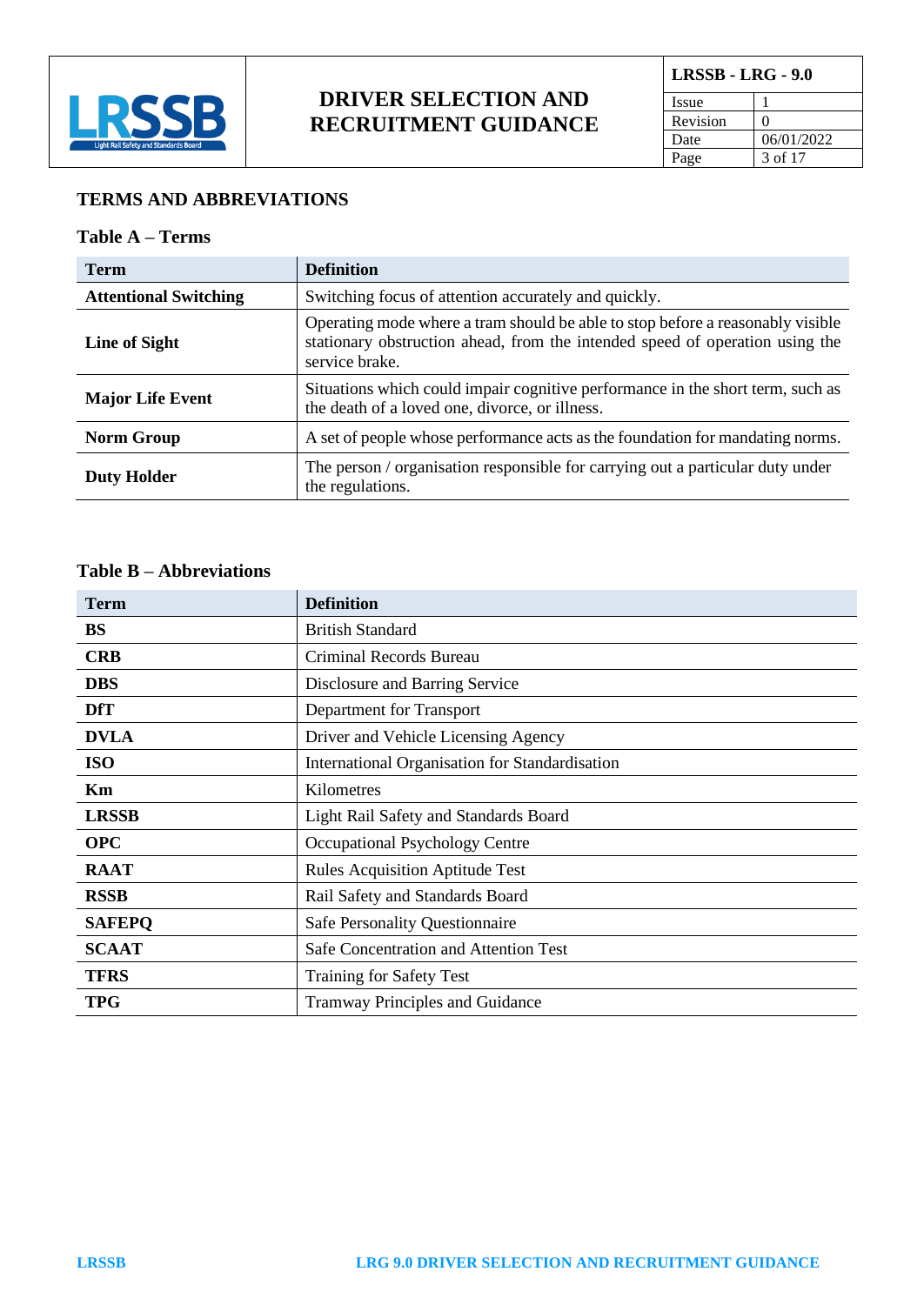

| <b>LRSSB - LRG - 9.0</b> |                   |  |
|--------------------------|-------------------|--|
| Issue                    |                   |  |
| Revision                 | $\mathbf{\Omega}$ |  |
| Date                     | 06/01/2022        |  |
| Page                     | 4 of 17           |  |

#### **1. Introduction**

- 1.1. This guidance supports the high level principles set out in LRG 1.0 Tramway Principles and Guidance (TPG) published by the Light Rail Safety and Standards Board (LRSSB).
- 1.2. This document provides high level guidance in relation to the selction and recruitment of Light Rail (tram) drivers for those delegated this responsibility in relation to UK Light Rail systems (tramways) based on 'line-of-sight' operations only. As with all guidance, this document is not prescriptive and is intended to give advice not to set a mandatory industry standard, and it is based upon goal setting principles as best practice. Much of this guidance is based on the experience gained from existing UK Tramways and from published documents.
- 1.3. This guidance is not intended to be applied retrospectively to existing tramways. However, duty holders should consider and assess any implementation of this guidance and / or any subsequent revision, to ensure continual improvement, so far as is reasonably practicable.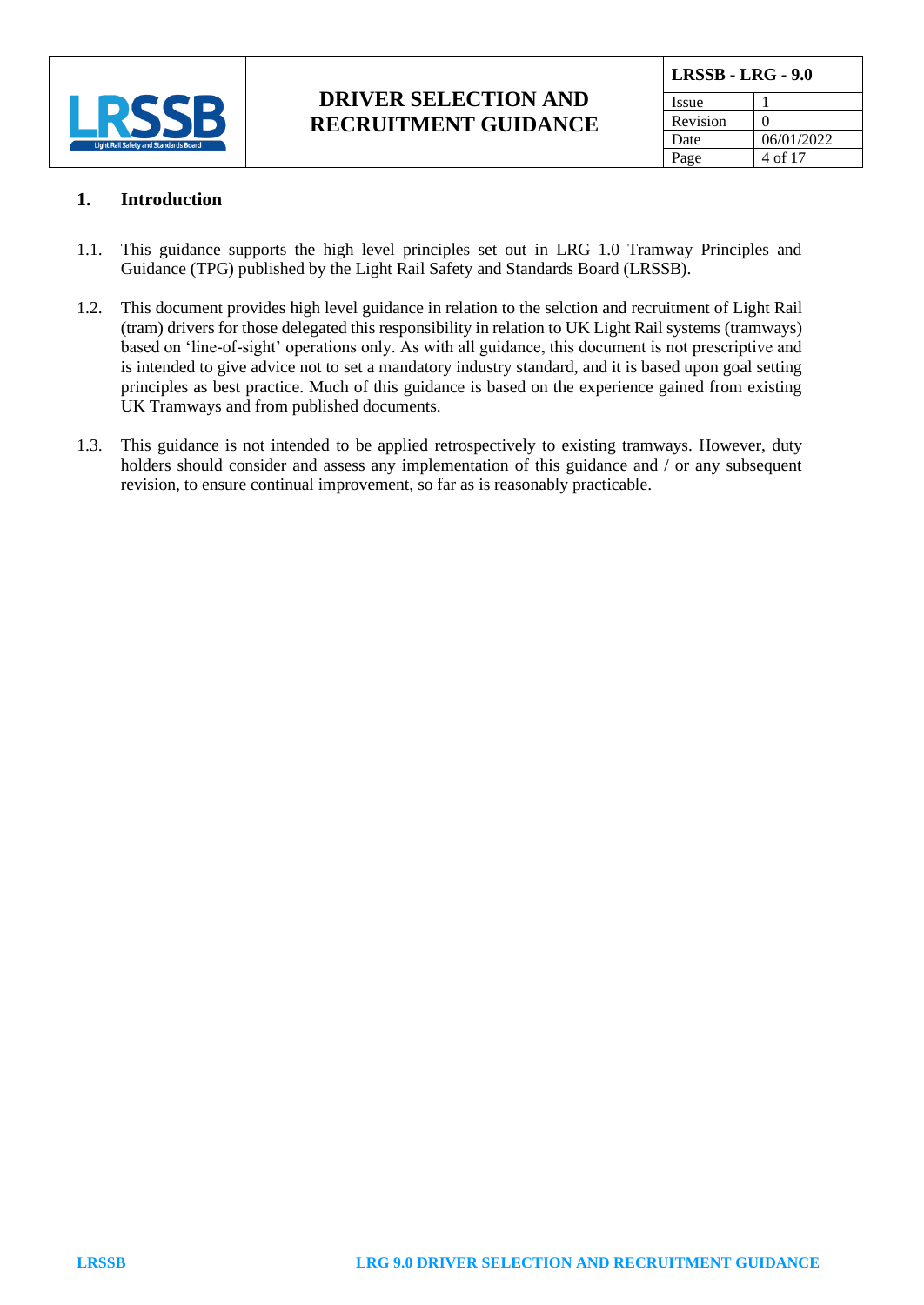

| LRSSB - LRG - 9.0 |            |  |
|-------------------|------------|--|
| Issue             |            |  |
| Revision          | 0          |  |
| Date              | 06/01/2022 |  |
| Page              | 5 of 17    |  |

#### **2. Scope**

- 2.1. The focus of this guidance is the selection and recruitment of drivers and is not indicative of the wider recruitment processes within the Light Rail industry.
- 2.2. This guidance is informed by the results of a survey of UKTram members<sup>1</sup> survey undertaken in 2019 which included data on existing drivers and the recuitement processes including psychometric assessments.
- 2.3. This document does not include guidance on driver training, assessments or competency maintenance.
- 2.4. Although the turnover of staff is low in existing Light Rail systems, as well as recruiting the appropriate individuals for the role of a tram driver, there is a requirement to have processes in place to enable the successive recruitment of drivers to ensure there is adequate succession planning and also to accommodate the expansion of Light Rail systems.

<sup>1</sup> Blackpool, Croydon, Dublin, Edinburgh, Manchester, Midlands, Nottingham and South Yorkshire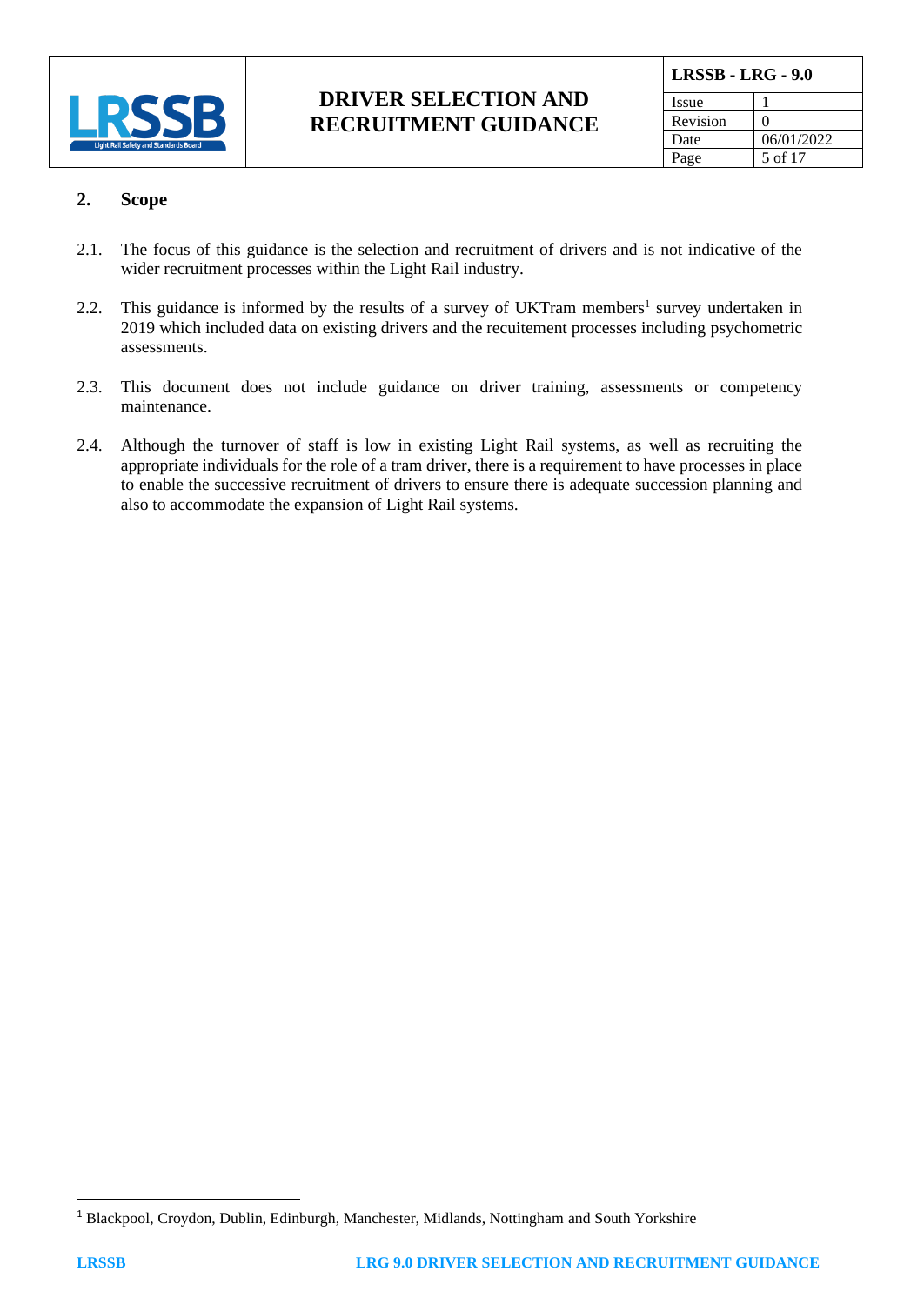

| <b>LRSSB - LRG - 9.0</b> |                   |  |
|--------------------------|-------------------|--|
| Issue                    |                   |  |
| Revision                 | $\mathbf{\Omega}$ |  |
| Date                     | 06/01/2022        |  |
| Page                     | 6 of 17           |  |

#### **3. Selection Criteria**

- 3.1. The selection and recruitment of the suitable people for the role of tram drivers is of paramount importance to the safe and efficient operation of a tramway. Recruiting the wrong drivers or drivers that do not stay in the role is timely and costly to systems and their safety.
- 3.2. As such, valid and appropriate selction criteria need to be employed to select suitable persons for the role of a tram driver. Selection criteria are usually derived from:
	- The physical demands of the operation on tram drivers; and
	- The aptitudes and mental abilities identified as necessary to ensure competent tram driving after the apporporiate training and development has taken place.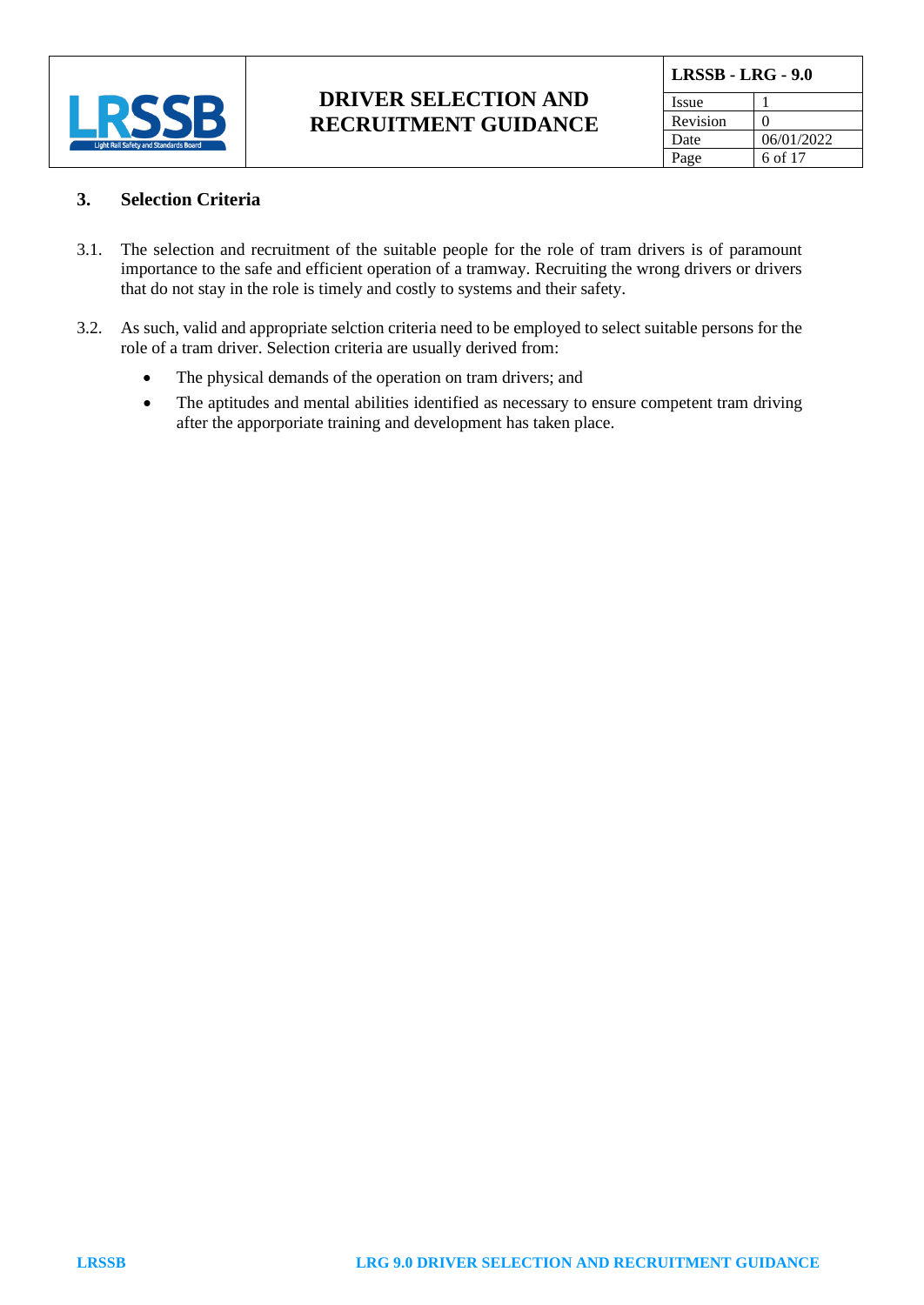

| <b>LRSSB - LRG - 9.0</b> |                   |  |
|--------------------------|-------------------|--|
| Issue                    |                   |  |
| Revision                 | $\mathbf{\Omega}$ |  |
| Date                     | 06/01/2022        |  |
| Page                     | 7 of 17           |  |

#### **4. Consideration of Physical Demands**

- 4.1. The physical demands for the role of tram drivers, as is required to be assessed, are defined by the duty holder. This would be quantified by an assessment of the role and any influential factors or requirements identified. This may include the following:
	- Position of steps, door handles or handrails on the particular system vehicles in relation to the tram infrastructure;
	- Operational requirements for access and operation of equipment both inside and outside of the tram or the wider system infrastructure; and
	- The design of the vehicle cab in particular in relation to line of sight.
- 4.2. The above may be considered as minimum requirements that are necessary for role without causing or increasing risk to the safety of the tram driver or to tram operations.
- 4.3. Further guidance in relation to medical assessment and criteria is contained in Section 12.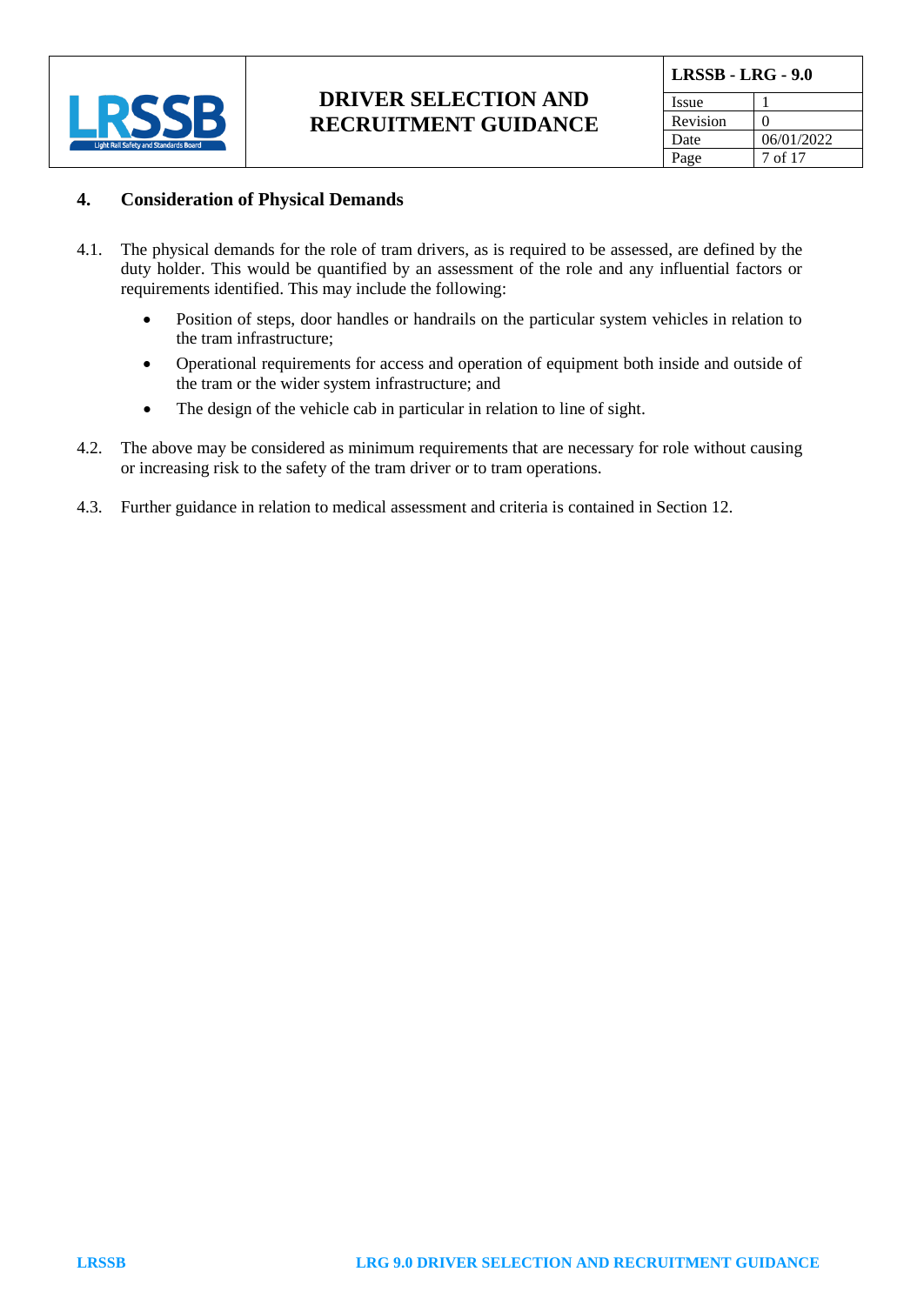

| <b>LRSSB - LRG - 9.0</b> |            |  |
|--------------------------|------------|--|
| Issue                    |            |  |
| Revision                 | 0          |  |
| Date                     | 06/01/2022 |  |
| Page                     | 8 of 17    |  |

#### **5. Aptitudes and Mental Abilities**

- 5.1. Such selection criteria would need to include items to represent the required cognitive, psychomotor and behavioural aptitutes appropriate to driver tasks and operational functions such as the examples below:
	- Attention (selective and divided);
	- Communication;
	- Behavoural Aptitudes;
	- Hand coordination;
	- Memory;
	- Perception;
	- Reaction time;
	- Reasoning; and
	- Vigilance.
- 5.2. Such aptitudes would need to be validated by occupational specialists with input from the duty holder, in particular where there is any additional selection criteria that is relevant to that particular Light Rail system and its operations.
- 5.3. The particular aptitudes considered should be designed to cover all of the key aptitudes required for safe tram driving and help to mitigate the risk of any candidates being selected who do not possess the required standard to have the potential to become a safe tram driver.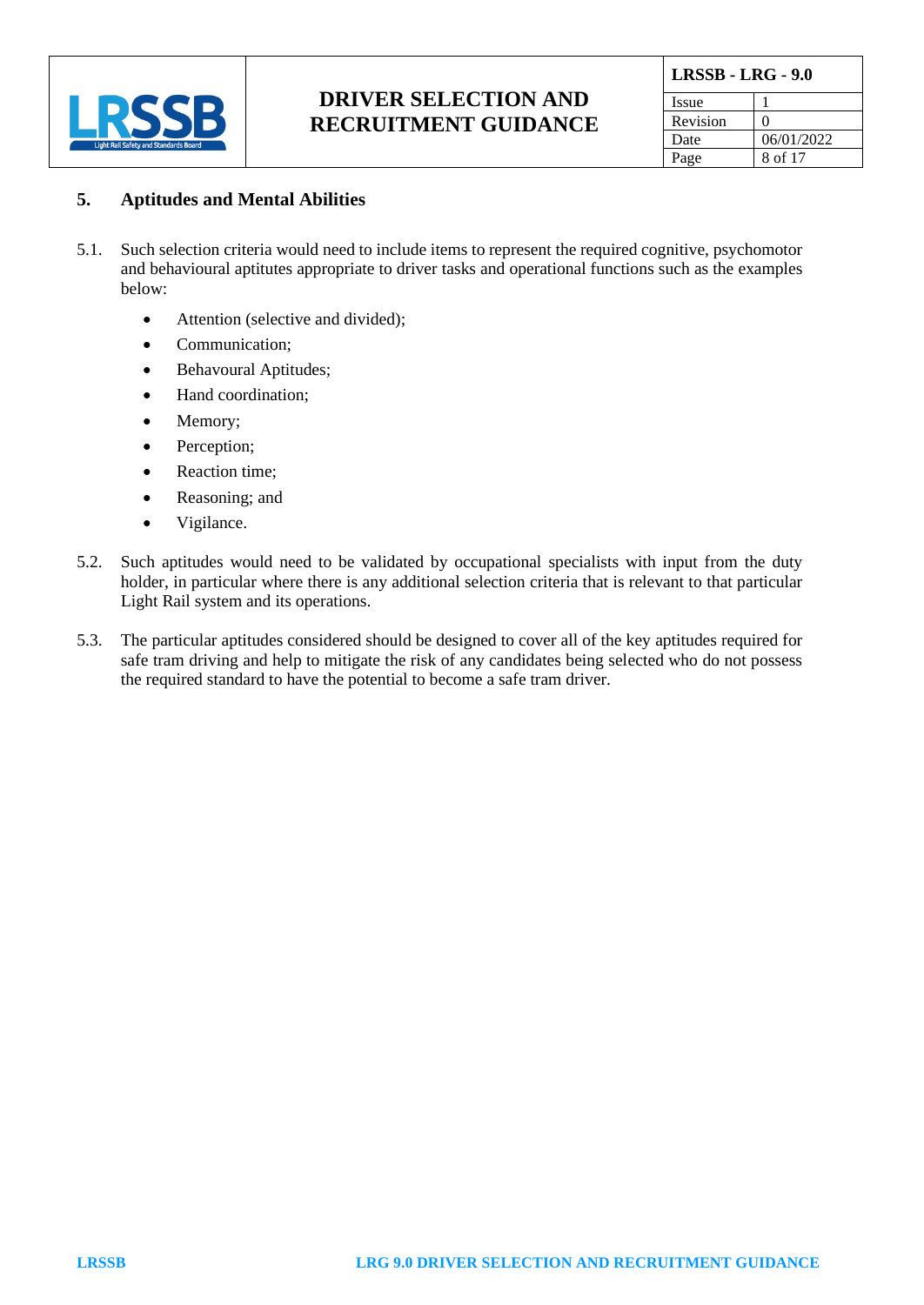

| <b>LRSSB - LRG - 9.0</b> |                   |  |
|--------------------------|-------------------|--|
| <b>Issue</b>             |                   |  |
| Revision                 | $\mathbf{\Omega}$ |  |
| Date                     | 06/01/2022        |  |
| Page                     | 9 of 17           |  |

#### **6. Selection Process Overview**

- 6.1. As noted above, the selection process should include a psychometric assessment for all candidates, as any evidence from the assessment may affect a conclusion on the likelihood of future safe performance.
- 6.2. It is recommended that an interview be part of the selection process to also assess the candidates oral communication skills, and to gauge potential important attitudes towards the public that cannot be psychometrically tested, for example in relation to handling conflict, ambitions etc.
- 6.3. The following sections provide an overview of the selection process, which includes:
	- Advertising:
	- Initial Shortlisting;
	- Psychometric Testing;
	- Hazard Perception Tests;
	- Multi-modal interview;
	- Medical; and
	- References
- 6.4. The above stages do not necessarily need to be undertaken in a prescribed order.
- 6.5. There are additional elements that may also be considered as part of the selection process as listed below. These are not considered further in this guidance:
	- Personal Track Safety (training and test); and
	- Criminal record check (DBS formerly CRB).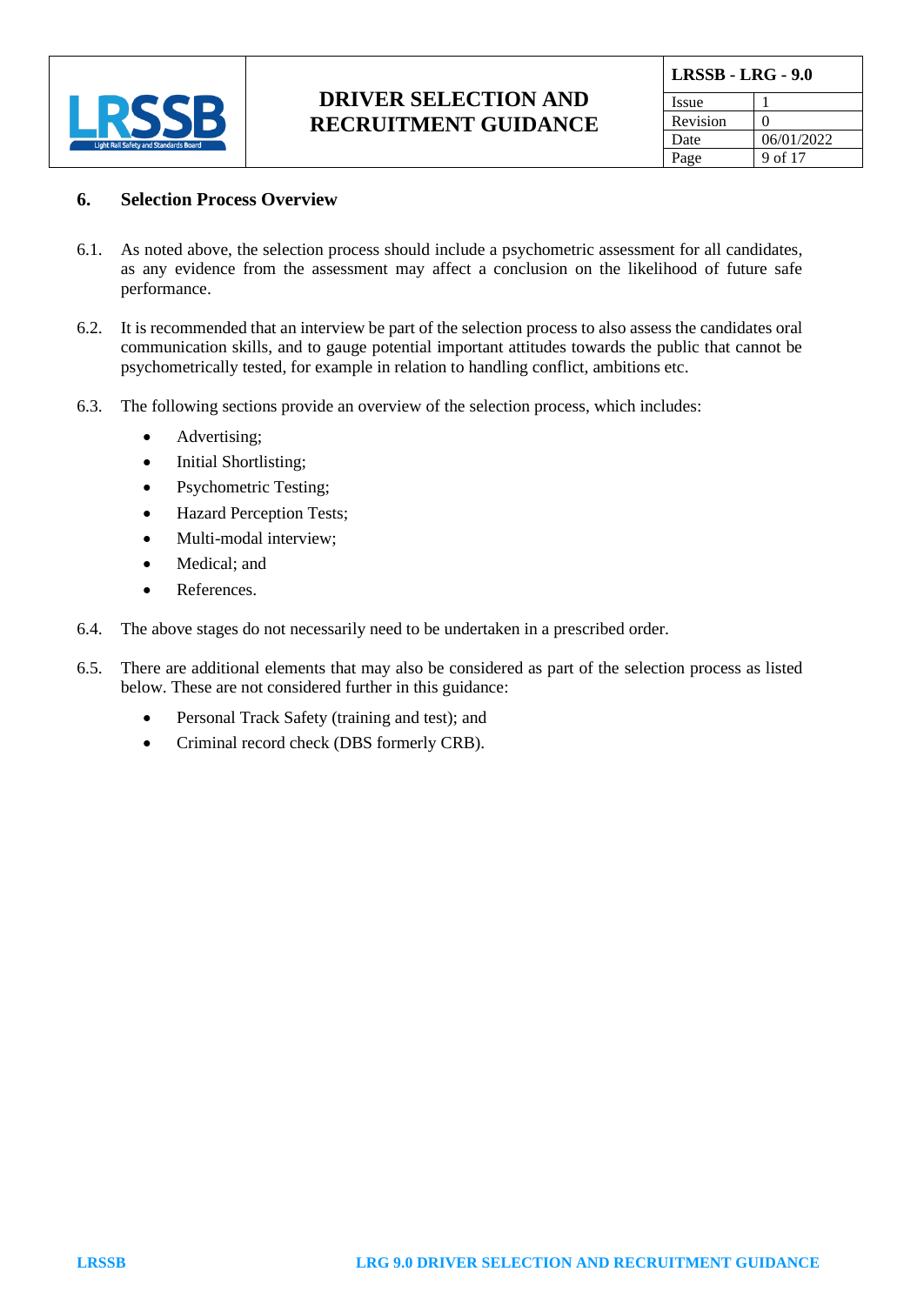

| <b>LRSSB - LRG - 9.0</b> |                   |
|--------------------------|-------------------|
| Issue                    |                   |
| Revision                 | $\mathbf{\Omega}$ |
| Date                     | 06/01/2022        |
| Page                     | 10 of $17$        |

#### **7. Advertising**

- 7.1. Local media advertising, for example, in radio and newspapers is a proven method of recruitment, especially where the entry level to the role for a particular system is not necessarily initially in a tram driving role, or where a particulary under represented section of the community may be encouraged to try for the role.
- 7.2. In addition, recruitment apps have been shown to be a succesful part of the integrable recruitment process.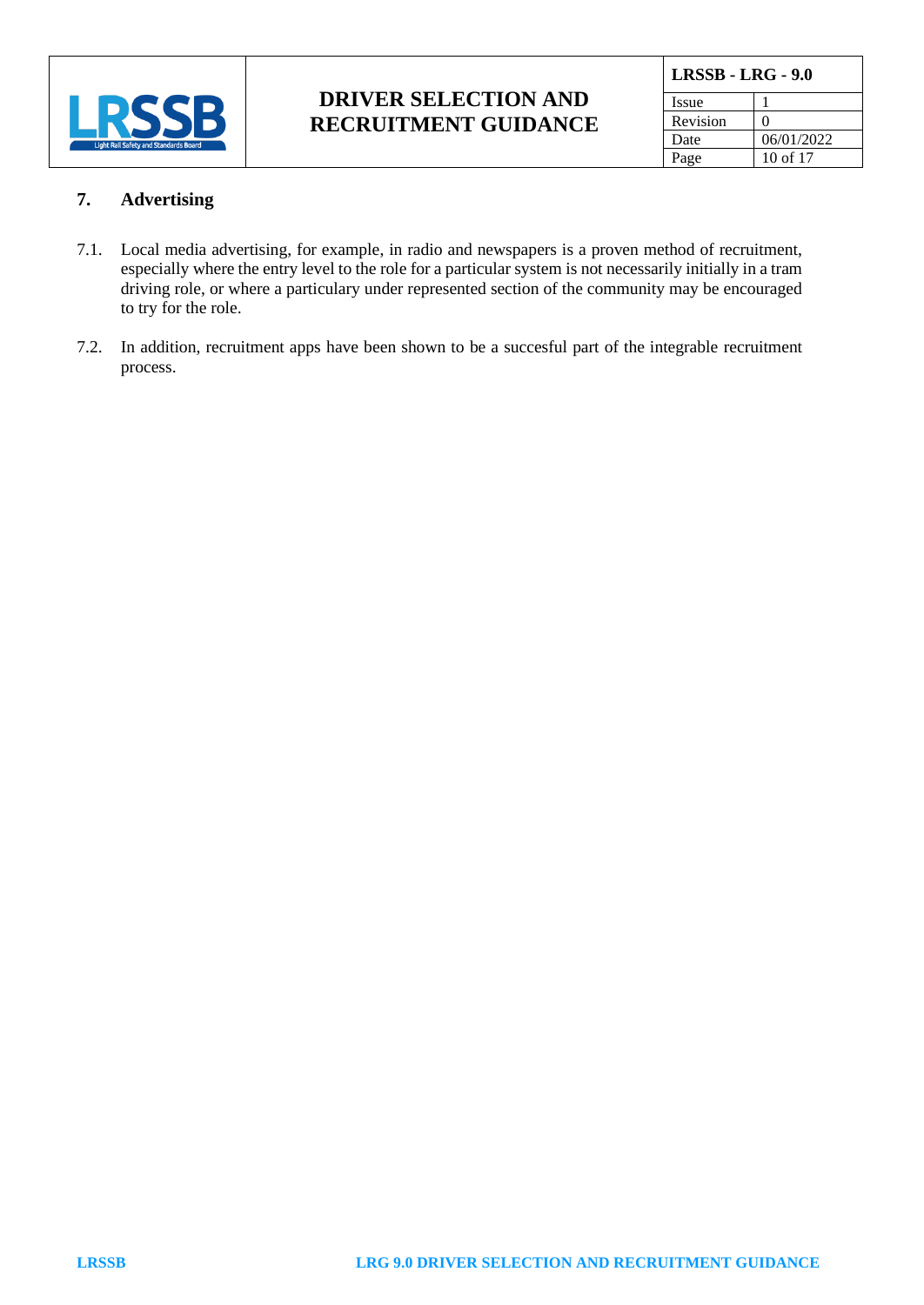

| <b>LRSSB - LRG - 9.0</b> |            |
|--------------------------|------------|
| Issue                    |            |
| Revision                 |            |
| Date                     | 06/01/2022 |
| Page                     | 11 of 17   |

#### **8. Initial Shortlisting**

- 8.1. Initial shortlisting may be by the completion of an application form followed by a review of details, whether a purely on-line system and / or a paper based initial application process.
- 8.2. Whilst there may be no minimum age requirement specifically for tram drivers, the legal requirement (with the exception of a limited number of cases<sup>2</sup>) is for a tram driver to hold a current car driving licence to drive a vehicle on the highway. Therefore, the minumum age is for candidates to be over 17 years (if a Category B licence holder) but also to include an appropriate period of driving experience as a qualified driver, to ensure experience of identifying hazards on the highway and to have a degreee of 'road sense'.
- 8.3. The status of holding a current driving licence as a requirement should also consider penalty points acquired in relation to driving offences prior to any final employment offer.
- 8.4. It is also recommended that, as a minimum, a criminal offences declaration be included on an application form. However, undertaking a criminal record check and review could also be considered as a requirement to complete the selection process.

<sup>2</sup> Section 8 of [Tramcars and Trolley Vehicles \(Modification of Enactments\) Regulations 1992 \(legislation.gov.uk\)](https://www.legislation.gov.uk/uksi/1992/1217/made)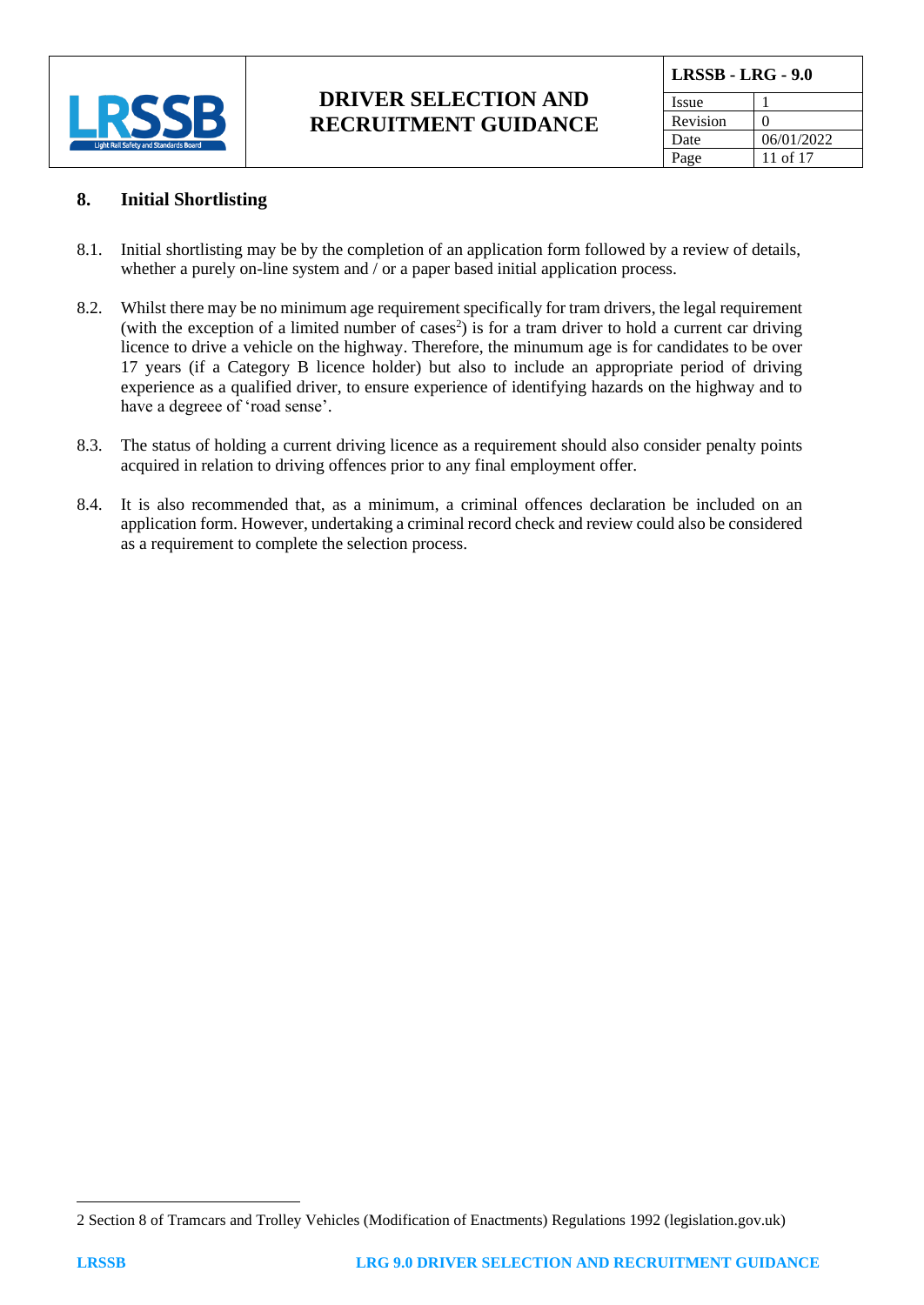

| <b>LRSSB - LRG - 9.0</b> |            |
|--------------------------|------------|
| Issue                    |            |
| Revision                 | $\theta$   |
| Date                     | 06/01/2022 |
| Page                     | 12 of $17$ |

#### **9. Psychometric Testing**

- 9.1. Where psychometric testing is used, the tests should be carried out by a suitably qualified person to both administer and intepret the pschometric assessment methods used. This could require any such persons to hold the 'Test User: Occupational, Ability' British Psychological Society (BPS) qualification.
- 9.2. Psychological assessments that are currently used on existing UK Light Rail systems are contained in Appendix 1.
- 9.3. Following testing, Light Rail systems are then required to make a judgment about whether an individual passes or fails a pychological assessment process based on a pre agreed scoring. All assessment scores should be recorded, and the outcome from the assessment of each selection criterion for each candidate retained on the candidate's personal file for future reference.
- 9.4. A period of validity should be applied to the scores from the date of assessment, unless the candidate is known to have a performance changing event or condition that may cause a decrease in cognitive ability or change in behavoural tendancies.
- 9.5. When reviewing the psychometic assessments, the Light Rail system should consider the following elements:
	- Impact of any changes to tram driving work and the skills required of tram drivers on the selection criteria;
	- Developments in psychometric assessment methodology; and
	- The reliability, validity and fairness of psychometric assessment methods used.
- 9.6. It is recommended that Light Rail sysems periodically review their psychometric assessment processes as part of their competency management review processes, as their suitability and affectiveness can be affected by changes in the role being selected for, as well as changes in the candidate 'norm group' benchmark scores. This can also include technical changes such new signalling or an extension to an existing network if there are sufficient differences in the new sections of route.
- 9.7. Where a candidate has a disability that does not rule them out of selection but which might disadvantage them during tests, for example dyslexia, guidance on reasonable adjustment of testing methods should be sought.
- 9.8. It is also recommended that any Light Rail system should not reassess a candidate who has failed the pschological assessment within six months. If a candidate has failed more than once, they should not be reassessed unless there are documented mitigating circumstances.
- 9.9. When a candidate is reassessed, it is recommended that the process is only needed to cover the areas where the candidate failed the first assessment if it is carried out within five years of the first assessment and there is no evidence of a major life event since the first assessment.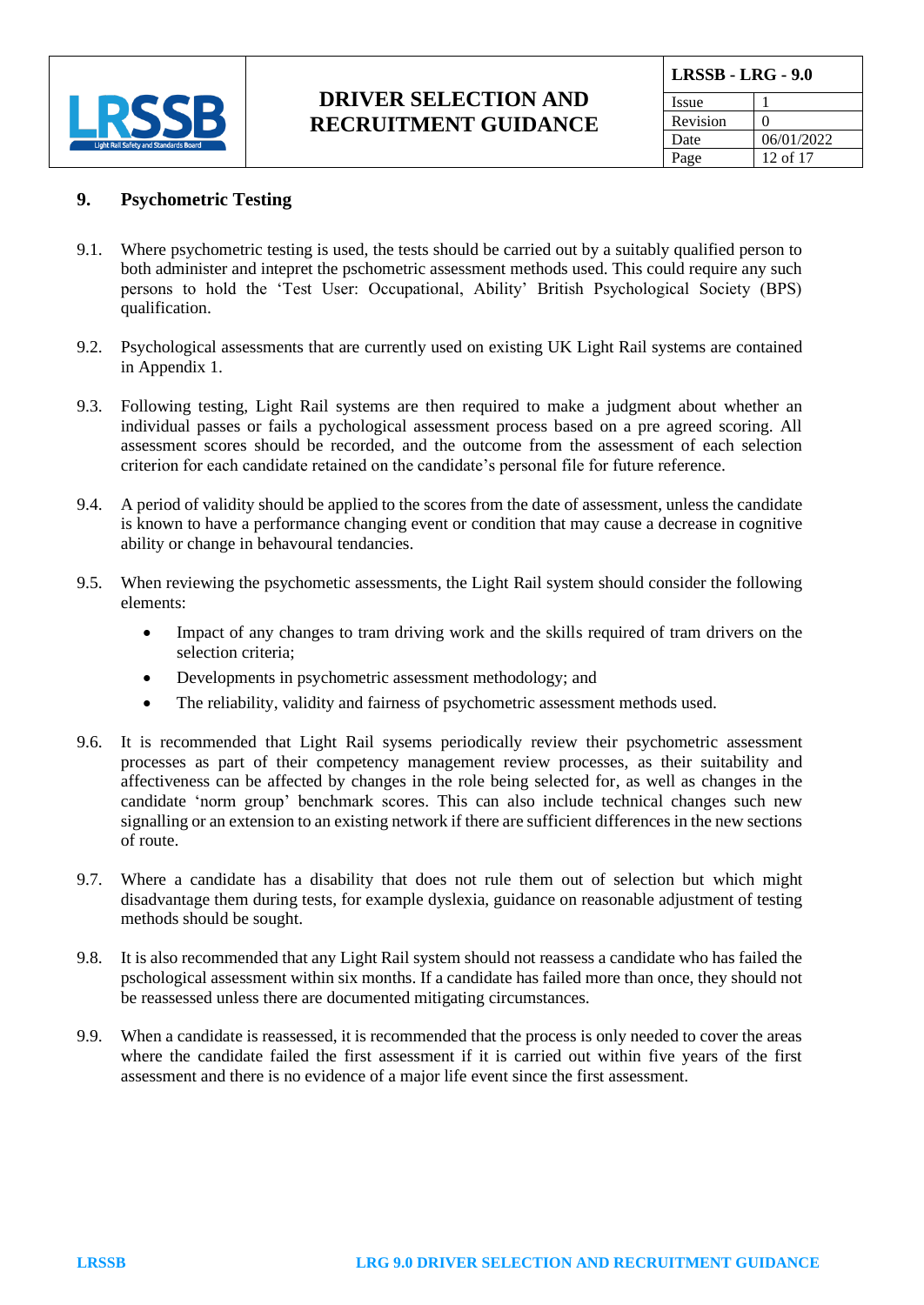

| <b>LRSSB - LRG - 9.0</b> |            |
|--------------------------|------------|
| Issue                    |            |
| Revision                 |            |
| Date                     | 06/01/2022 |
| Page                     | 13 of 17   |

#### **10. Hazard Perception Tests**

- 10.1. LRRSB recommend that a hazard test assessment is included in the selection and recruitment of tram drivers. There are various methods to test candidates and the examples below are from existing UK Light Rail systems:
	- A DVLA type driving assessment conducted by an appropriately qualified assessor on the highway, including a basic assessment of the candidate's response to highway rules and instruction;
	- The results of a test using a tram driving simulator;
	- Scores from the Hazarard Perception Tool developed by the LRSSB which is freely available for use; and
	- Tram depot drive (which will also inform other aptitudes such as hand / eye coordination, general mobility and trainability etc).
- 10.2. The results including the pass / fail criteria of the assessment would be considered by the duty holder.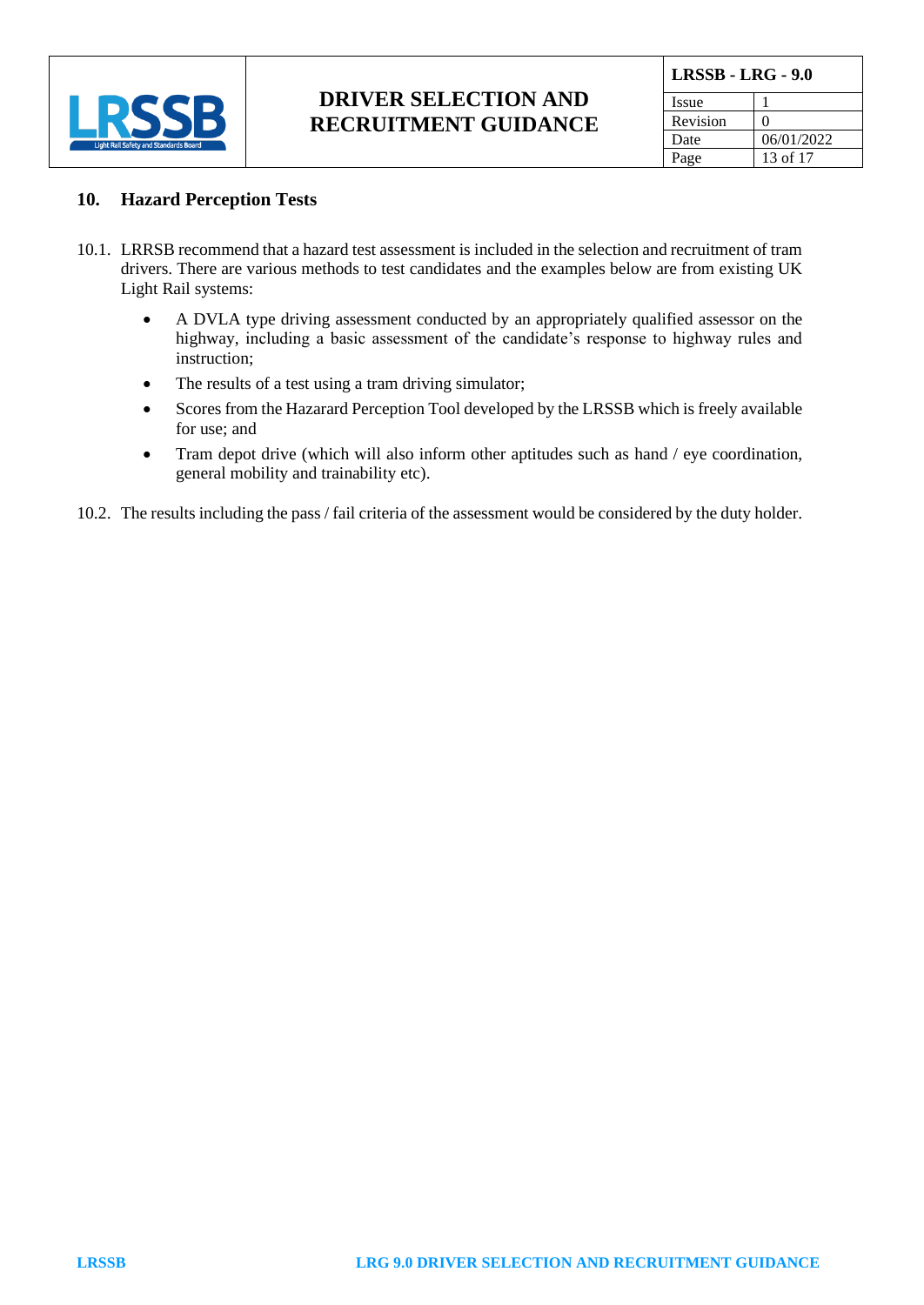

| LRSSB - LRG - 9.0 |            |
|-------------------|------------|
| Issue             |            |
| Revision          | 0          |
| Date              | 06/01/2022 |
| Page              | 14 of 17   |

#### **11. Interviews**

- 11.1. A face to face multi modal interview should take place as part of the recruitment process. This is used to assess candidates verbal communication skills and to make an assessment against any required behavioural criteria.
- 11.2. Safety will form a key element of the assessment of the candidate, as well as their ability to communicate work-related information in a clear and accurate manner.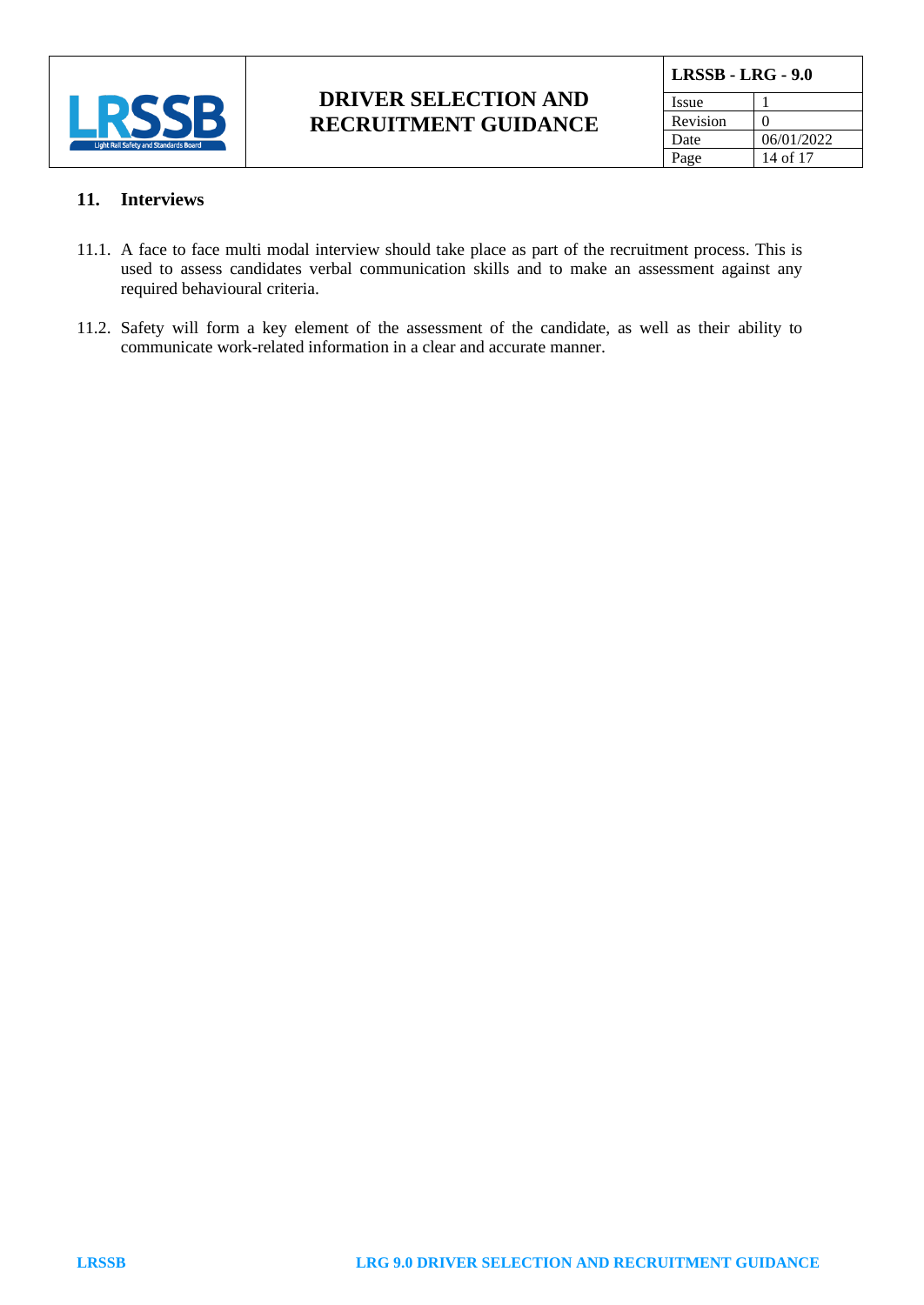

| <b>LRSSB - LRG - 9.0</b> |                   |
|--------------------------|-------------------|
| Issue                    |                   |
| Revision                 | $\mathbf{\Omega}$ |
| Date                     | 06/01/2022        |
| Page                     | 15 of 17          |

#### **12. Medical**

- 12.1. In addition the to the recommended level of fitness contained in LRG 11.0 Medical Fitness, the duty holder may consider a medical practitioner or occupation health consultant to be involved in the recruitment process, either to conduct or supervise medical assessments during the recruitment process.
- 12.2. Advice may also be sought from medical practitioners, occupational health consultants and ergonomists on defining and applying physcial requirements and on compliance with disability discrimination legislation.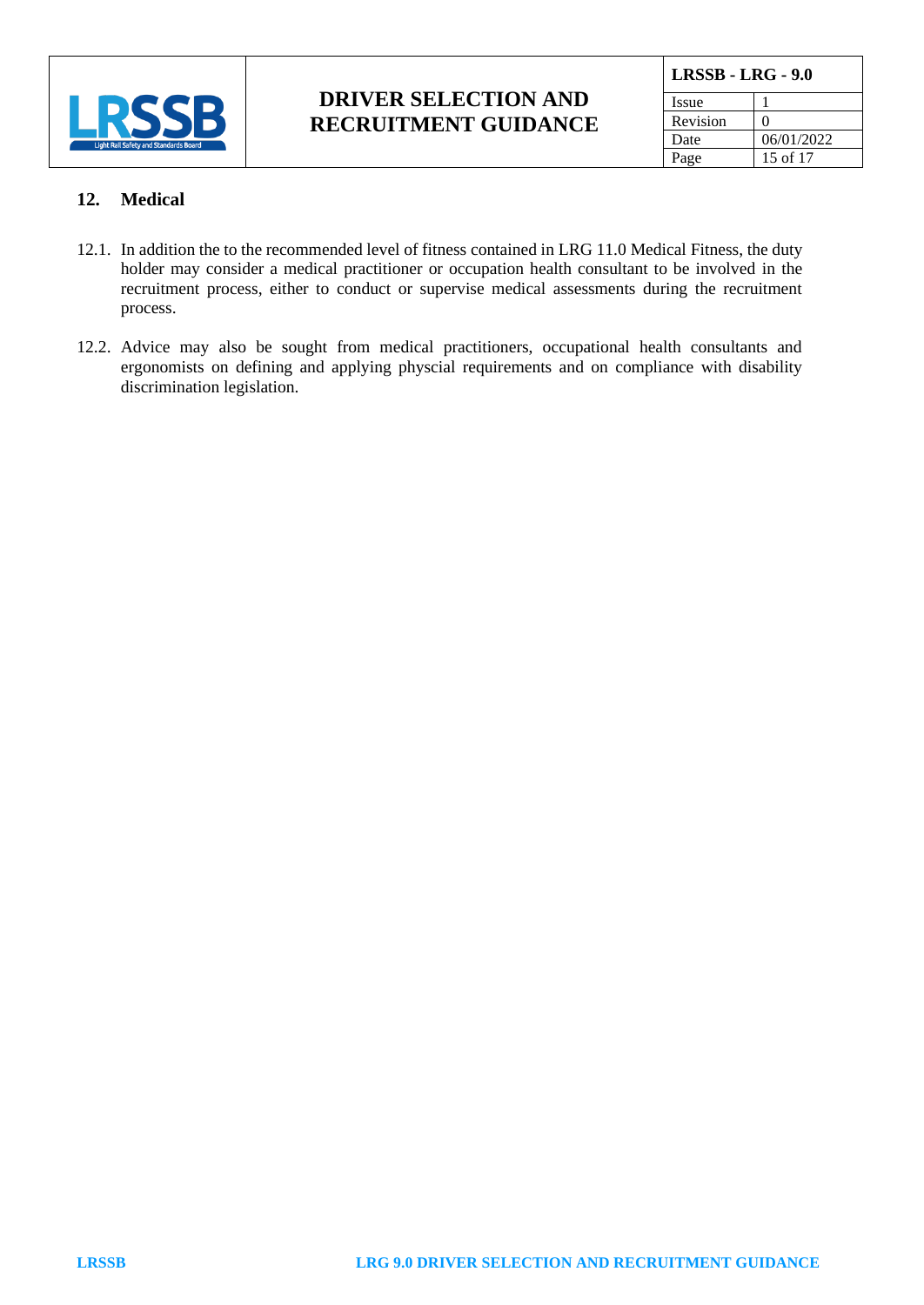

| <b>LRSSB - LRG - 9.0</b> |            |
|--------------------------|------------|
| <b>Issue</b>             |            |
| Revision                 |            |
| Date                     | 06/01/2022 |
| Page                     | 16 of 17   |

#### **13. References**

- 13.1. Any irregularities identified in references that have been provided in relation to candidates should be investigated as far as reasonably practicable before any final offer is made.
- 13.2. Transfer of information about tram drivers when they change employment between undertakings should be readily available from one undertaking to another.